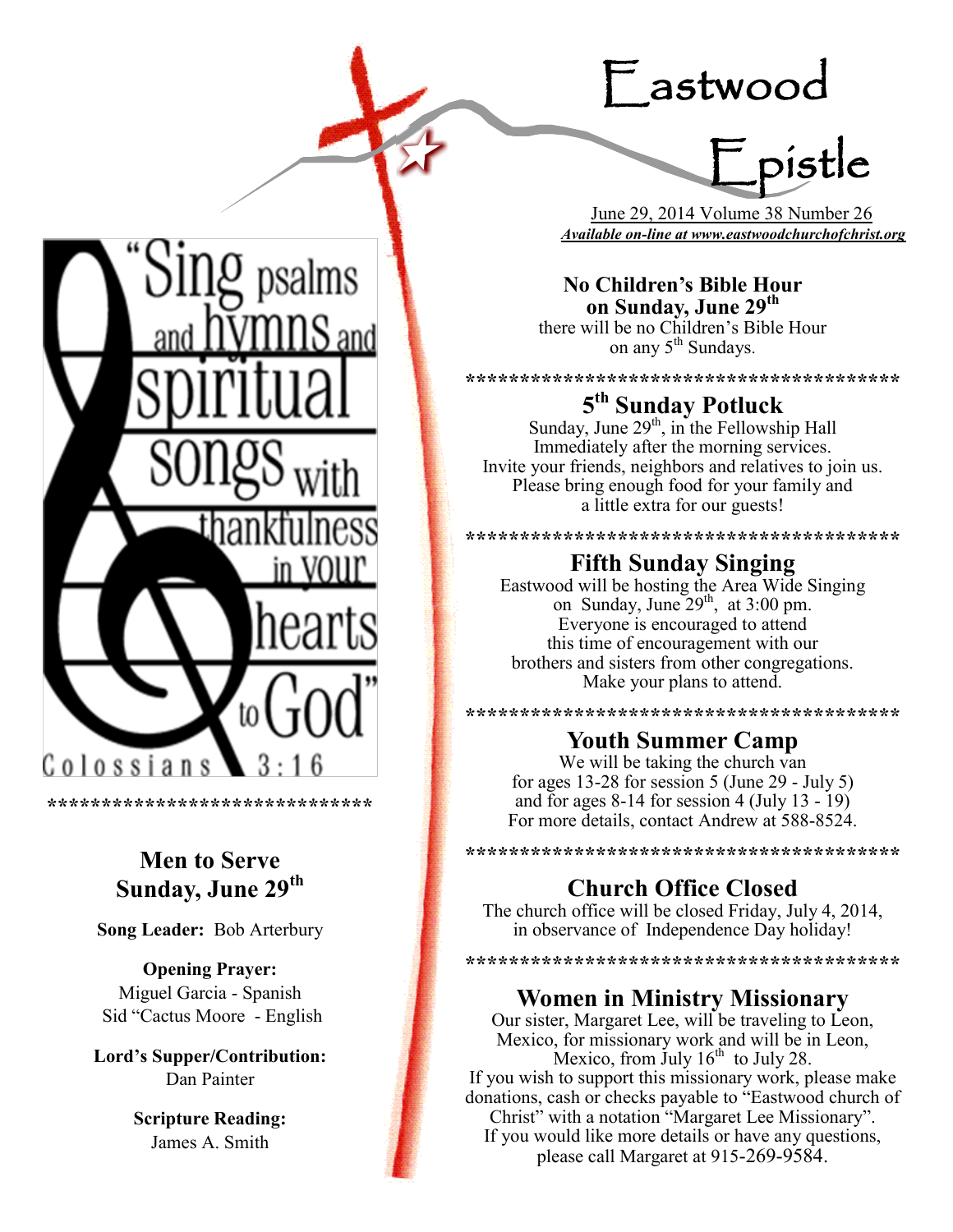*Together*

**"Self-respect is the fruit of discipline; and the sense of dignity grows with the ability to say no to oneself."** - Abraham Joshua Heschel.

Society in recent years has tried to give self-respect to children by just saying it or even indulging them. In truth, we earn self-respect by gaining a level of ability or skill so that we have a confidence in self. I can do it.

Discipline is doing, but it is also, not doing. On occasion, we get so involved on doing that we miss the opportunities to say no. Our entire society focused on indulgence, we do not want to hear the word "no."

The effect is on everything, not just Christianity. Why are there so many obese people? Why are there so many addicts? Why are there so many dropouts? Self discipline means, we learn to control ourselves. A parent, teacher, coach, spouse or boss does not have to micro manage us. We have the inner strength to discipline ourselves.

Discipline means knowledge and control. We know how to do it and we have the courage or mental strength to carry it out. Discipline is learning, being taught knowledge and skill to accomplish a task.

There will always be a variance of skill or ability. Whatever you are good at doing, there is someone who can do it better and you could probably improve your skills as well.

Your discipline, confidence and self-respect will be challenged. It does not mean we should quit or give up. No we accept the challenge to move onto greater heights. You can do it, but only when you learn to say yes and no to the right questions.

*Charles M Clodfelter*

*Sunday Guests who registered - 5 Did you speak with them?*

**www.eastwoodchurchofchrist.org**

|                    | <b>Schedule of Services</b> |  |  |
|--------------------|-----------------------------|--|--|
| Tuesdav            | Wednesday                   |  |  |
| Ladies Bible Class | Bible Study                 |  |  |
| $10:00$ A.M.       | 7:00 P. M.                  |  |  |
|                    |                             |  |  |

#### **Area TV Programs**

Area TV Programs<br>Fridays: 7:00 P.M. Channel #38 (Cable Channel #16) Sundays: 5:00 A.M. Inspiration Channel (Channel #364 Direct TV)

## **Thank You**

Dear Brothers and Sisters,

Thank you very much of you generous participation in our "Big Heart Campaign". The pajamas which you gathered for us are safely stored in our commissary waiting to be distributed as needed.

Your partnership with us as we serve the boys and girls is such an encouragement to me personally, as well as to my entire staff. It strengthens us to know that you think of us, that you pray for us, and that you continue to share with us.

Please drop by the campus for a visit at any time convenient with your schedule. We would consider it an honor to show you around and let you see our work firsthand. Please call me if there is any way we can serve your congregation.

Lynn Harms, President, The Children's Home of Lubbock 806-762-0481 www.childshome.org

#### Dear Eastwood family,

The Russell family, Ida, Keith, Autumn and River, wish to thank, with all our heats, every brother and sister who generously contributed time, money and items to finance Autumn's trip to Europe. We are over-whelmed with the love you have shown to our whole family. We will never forget the part you played enabling Autumn to achieve a dream come true!

We request prayers of all our brothers and sisters for Autumn as she travels to Europe. Please pray for Autumn's safe journey and that she will touch others with her love for Jesus.

#### **Baptism**

 Emiliano (Emi) Rodriguez, 3019 Orkney, El Paso, TX 79925 was baptized Saturday, June 14, 2014 Emi is Ana Manquero's son!  **Welcome to the Family of God!** 



## **Soliciting Suggestions**

Darrell Clark is preparing tracts for our church and community, and is requesting suggestions of topics members would like to see. If you have a topic you would like Darrell to write about, please call the church office at 593-2772 or you can call Darrell at 915-276-1416.

> **Sunday, June 29, 2014 Speaker** - Andrew Monk **Sermon** - *Legacy*  **Speaker** - Deuteronomy 6:1 - 9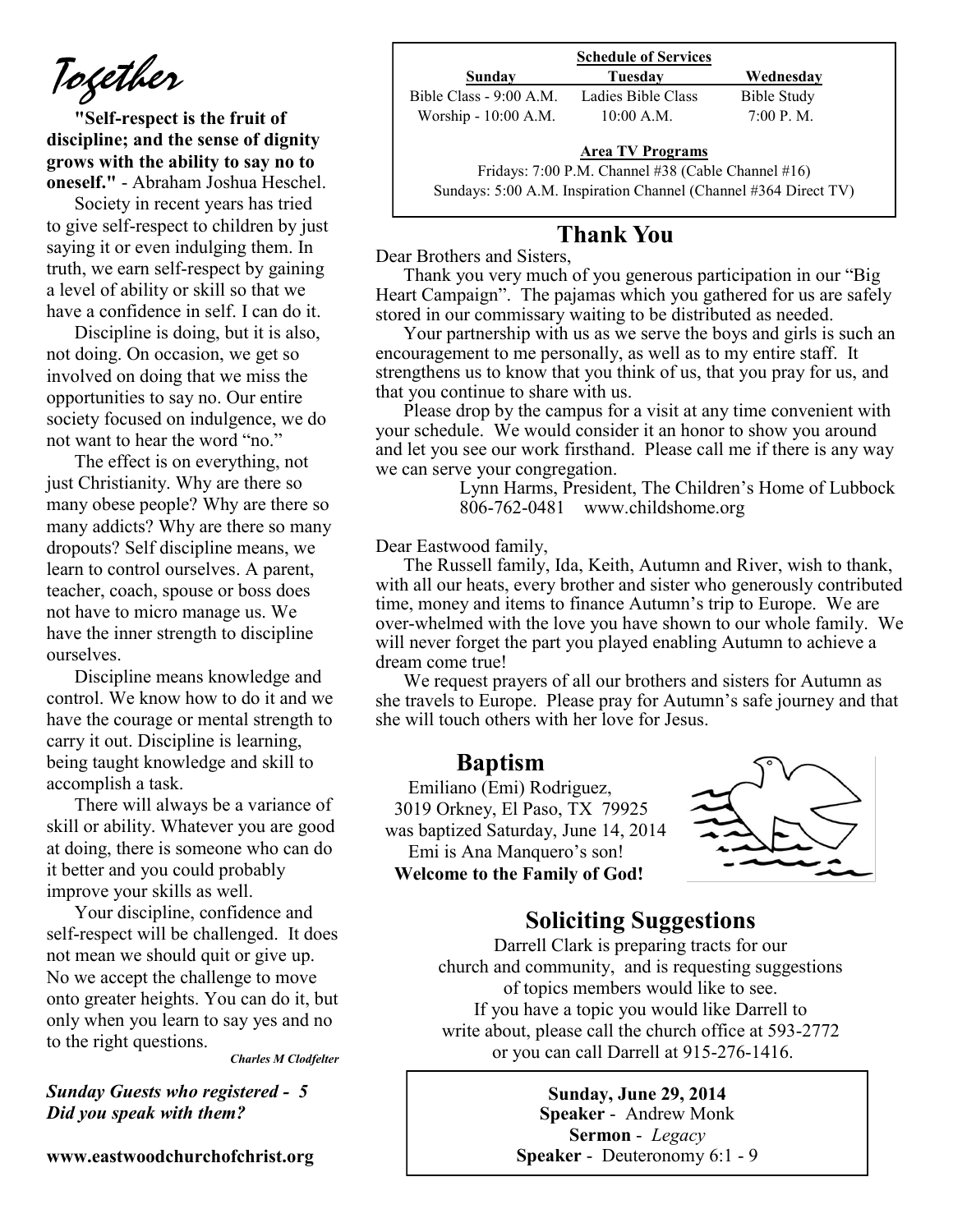

 $\mathbb{I}$  od never calls us to do anything without faithfully keeping his word and  $\mathbf{J}$  enabling us to do it. We are not always faithful to do what God tells us, but He remains faithful and stands by His word to fulfill what He has promised. Isaiah 46:11b, *"What I have said, that will I bring about; What I have planned, that will I do"*.

I want to challenge us to really meditate on where we are coming out short in doing God's will. Most of us probably have a good idea in what we want to do or get involved in, but we think that we just can't do it. Think of the children of Israel when they hit a dead end as they left Egypt. In their minds they were doomed. They probably concluded that God had abandoned His promise to them. The sea was in front, the murderous Egyptian army was behind them! Yet, God proved then, as He has ever since, that He is absolutely faithful to every word that he speaks to His children.

Regardless of what you are thinking or what you are doing, do not lose hope. No one has ever experienced unfaithfulness on God's part! Allow time for God to reveal his faithfulness to you. Someday you will reflect on what God has done and praise him for His absolute faithfulness to you. Now let's do it! Paul

 $\mathcal{L}_\mathcal{L} = \mathcal{L}_\mathcal{L} = \mathcal{L}_\mathcal{L} = \mathcal{L}_\mathcal{L} = \mathcal{L}_\mathcal{L} = \mathcal{L}_\mathcal{L} = \mathcal{L}_\mathcal{L} = \mathcal{L}_\mathcal{L} = \mathcal{L}_\mathcal{L} = \mathcal{L}_\mathcal{L} = \mathcal{L}_\mathcal{L} = \mathcal{L}_\mathcal{L} = \mathcal{L}_\mathcal{L} = \mathcal{L}_\mathcal{L} = \mathcal{L}_\mathcal{L} = \mathcal{L}_\mathcal{L} = \mathcal{L}_\mathcal{L}$ 



June 29 - Amanda Thomas June 30 - Oscar Gale July 2 - Mike Dove July 4 - Connie Sandoval July 4 - Mike Baron July 4 - Julio Alcala July 4 - Chris Cheney



June 29 - Les & Cherry Potter July 3 - Jesus & Debra Alvarez



#### **Summer Quarter Classes**

**Sunday Morning Bible Classes - 9:00 a.m.** Adult Bible Lessons - Various Topics - Auditorium

#### North Hall

Adult Bible Class - Colossians - Room # 61-63 Adults - Book of Revelation - Room # 67-69 Bilingual Class - Book of Romans - Room # 70-72 Youth (Grades  $7<sup>th</sup>$  -  $12<sup>th</sup>$ ) - Room # 60-62

#### South Hall

Cradle Roll - Nursery Room 2's & 3's - Room # 44 Pre-Kinder - Room # 53  $1<sup>st</sup> - 3<sup>rd</sup>$  Grades - Room # 47  $4^{\text{th}}$  - 6<sup>th</sup> Grades - Room # 49

#### **Mondays - 7:00 p.m.**

Study of Acts (Spanish Only) - Room # 67-69 Hispanic Ladies Bible Class (Spanish Only) - Room # 66

**Tuesdays** (Morning LBC - Off for the Summer) Study of Acts (Spanish Only)-10:00 a.m. -Room  $#67-69$ 

Story of God - 7:00 p.m. - Room # 70-72  *(NOTE: postponed Tuesday, July 1st, resumes Tuesday July 8th)*

#### **Wednesday Night Bible Classes - 7:00 p.m.** North Hall

Adult Classes - Gospel of Matthew - Room # 70-72 Bilingual Class - Study of Acts - Room # 67-69 Wednesday Ladies Bible Class - Room # 61-63 Hispanic Ladies Bible Class (Spanish Only) - Room # 66 Youth (Grades  $7<sup>th</sup> - 12<sup>th</sup>$ ) - Room # 60-62

South Hall Cradle Roll - Nursery Room 2's - Kinder - Room # 51  $1<sup>st</sup> - 3<sup>rd</sup>$  Grades - Room # 41 4<sup>th</sup> - 6<sup>th</sup> Grades - Breeze Way classroom

#### **Fridays - 10:00 a.m.**

Study of Acts (Spanish Only) - Room  $#67-69$